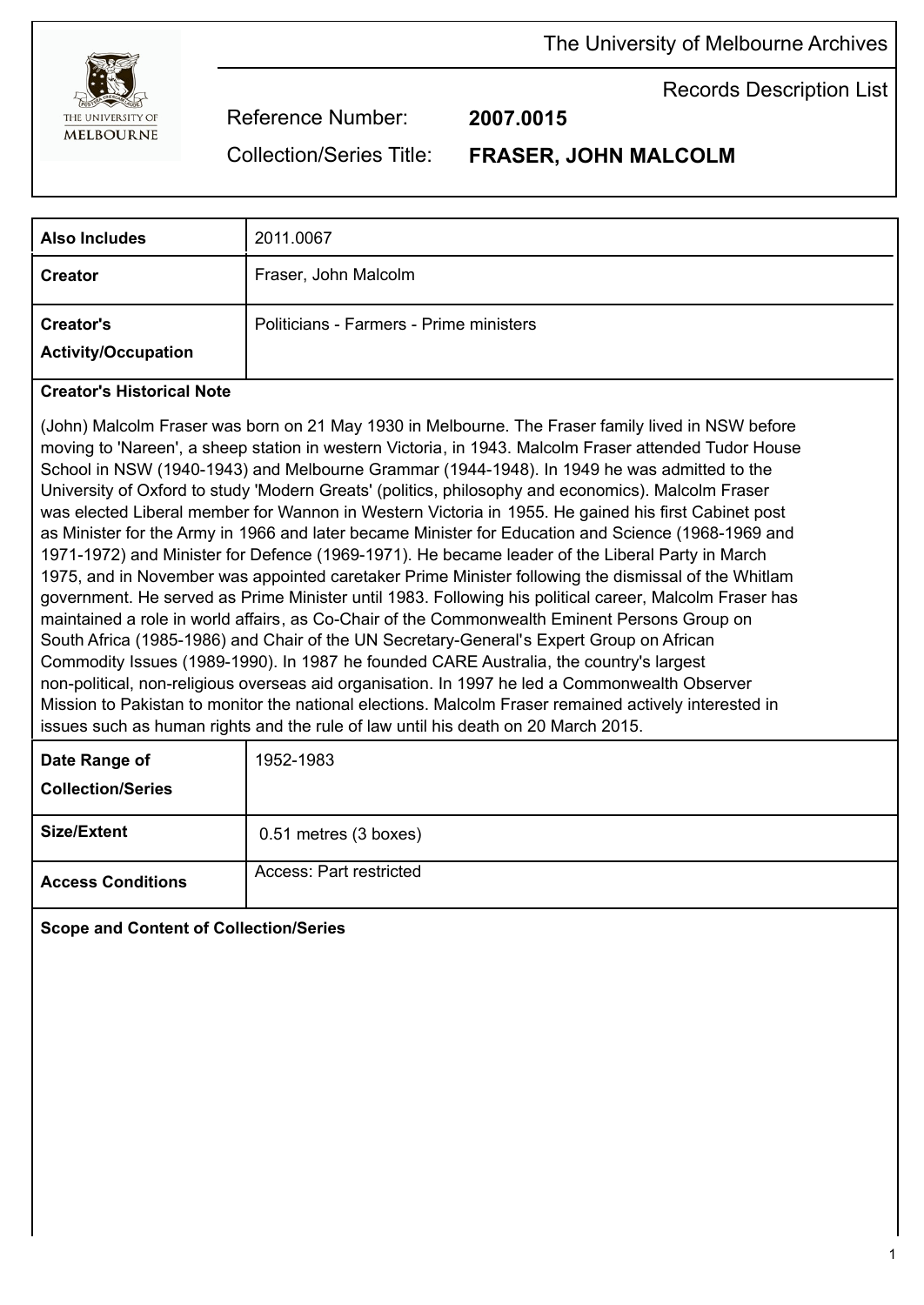### **2007.0015: FRASER, JOHN MALCOLM The University of Melbourne Archives**

Private office administrative files. This series was maintained in the Prime Minister's Office and records the administrative activity within that office during the Prime Ministership of J M (Malcolm) Fraser. It covers his entire Prime Ministership from November 1975 (when Mr Fraser was 'caretaker' Prime Minister) to 11 March 1983. Some papers have an earlier date and many originated in the Department of Prime Minister and Cabinet and the Department of Administrative Services, reflecting the close working relation- ship between those departments and the Prime Minister's Office. The series is concerned with a range of administrative functions and events associated with the Prime Minister's Office, including staff appointments, security, travel arrangements, office accommodation, furniture and equipment, Commonwealth car drivers and car use by the Prime Minister, Ministers and Ministerial staff. Several papers concern Mr Fraser's Melbourne Office, the Lodge, Kirribilli House, official visits overseas, Mr Fraser's appointment to the Privy Council, the family property 'Nareen' in western Victoria and other personal matters. The files include correspondence, departmental memoranda (some with a security classification), a small number of photographs etc. Some items are currently held at the National Archives of Australia (see list for details). Formerly National Archives of Australia series M1281.

| <b>Collection Category</b> | Community and Political, individuals |  |
|----------------------------|--------------------------------------|--|
| This document dated        | 2/01/2019                            |  |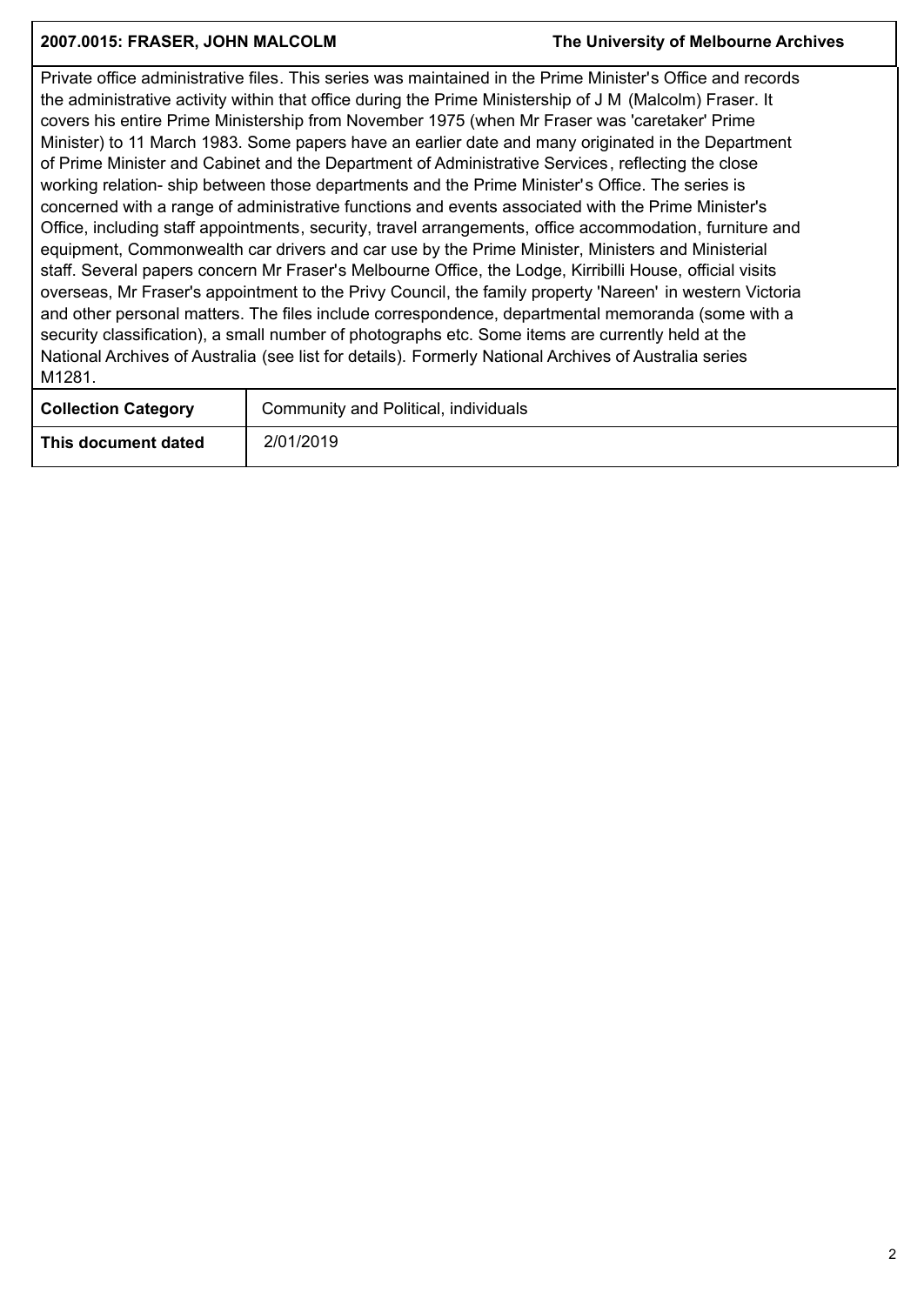**2007.0015: FRASER, JOHN MALCOLM The University of Melbourne Archives**

# **To request access to records on the list below via the University of Melbourne Archives Reading Room, quote the Unit/Box reference in full.**

| Unit/Box            | <b>Item Number</b>               | <b>Title</b>                                  | Date Range                                | <b>Description</b>                                                                                                                 |
|---------------------|----------------------------------|-----------------------------------------------|-------------------------------------------|------------------------------------------------------------------------------------------------------------------------------------|
| 2007.0015<br>Unit 1 | 2007.0015.0000<br>1              | Accounts                                      | 5 August<br>1975-16 April<br>1981         | <b>Relating to Prime</b><br>Minister's Office<br>equipment, travel<br>expenses etc. Previous<br>control number 2                   |
| 2007.0015<br>Unit 1 | 2007.0015.0000<br>$\overline{2}$ | Advisers post -<br>graduate candidates        | August<br>1973-25 May<br>1975             | Applications for position<br>of Research Officer with<br>Liberal Party of Australia.<br>Previous control number<br>3               |
| 2007.0015<br>Unit 1 | 2007.0015.0000<br>3              | Advisers and<br>secretaries                   | April 1976<br>-16 April<br>1982           | <b>Applications for Political</b><br>Adviser and other<br>positions in the Prime<br>Ministers Office. Previous<br>control number 4 |
| 2007.0015<br>Unit 1 | 2007.0015.0000<br>4              | Biographical details of<br>the Prime Minister | 24 March<br>1977-29<br>August 1979        | Includes papers relating<br>to Sir Simon Fraser and<br>the family home in Lorne,<br>Victoria. Previous control<br>number 6         |
| 2007.0015<br>Unit 1 | 2007.0015.0000<br>5              | <b>Biographical entries -</b><br>Biography    | 6 September<br>1976-9 July<br>1979        | For Who's Who in<br>Australia, Debrett's<br>Peerage and other<br>publicationsPrevious<br>control number 7                          |
| 2007.0015<br>Unit 1 | 2007.0015.0000<br>6              | Car usage                                     | 15<br>December<br>1975-22<br>August 1976  | Department of<br><b>Administrative Services</b><br>schedules for Victoria.<br>Previous control number<br>8                         |
| 2007.0015<br>Unit 1 | 2007.0015.0000<br>7              | Congratulations                               | 26 February<br>1976-23<br>March 1976      | On appointment to Her<br>Majestys Privy Council.<br>Previous control number<br>9                                                   |
| 2007.0015<br>Unit 1 | 2007.0015.0000<br>8              | Electorate secretary -<br>Applications        | 21 February<br>1952-2 April<br>1982       | Previous control number<br>10                                                                                                      |
| 2007.0015<br>Unit 1 | 2007.0015.0000<br>9              | Individual staff<br>members                   | 18 December<br>1975-8 July<br>1977        | Relates to administrative<br>matters, appointments,<br>terminations, references<br>etc. Previous control<br>number 13              |
| 2007.0015<br>Unit 2 | 2007.0015.0001<br>$\mathbf 0$    | Prime Minister -<br>Personal                  | April<br>17<br>1970-<br>11<br>August 1982 | Relating to family<br>matters, Nareen, Bolaro<br>Station, stamp collection,<br>etc. Previous control<br>number 20 PART 1           |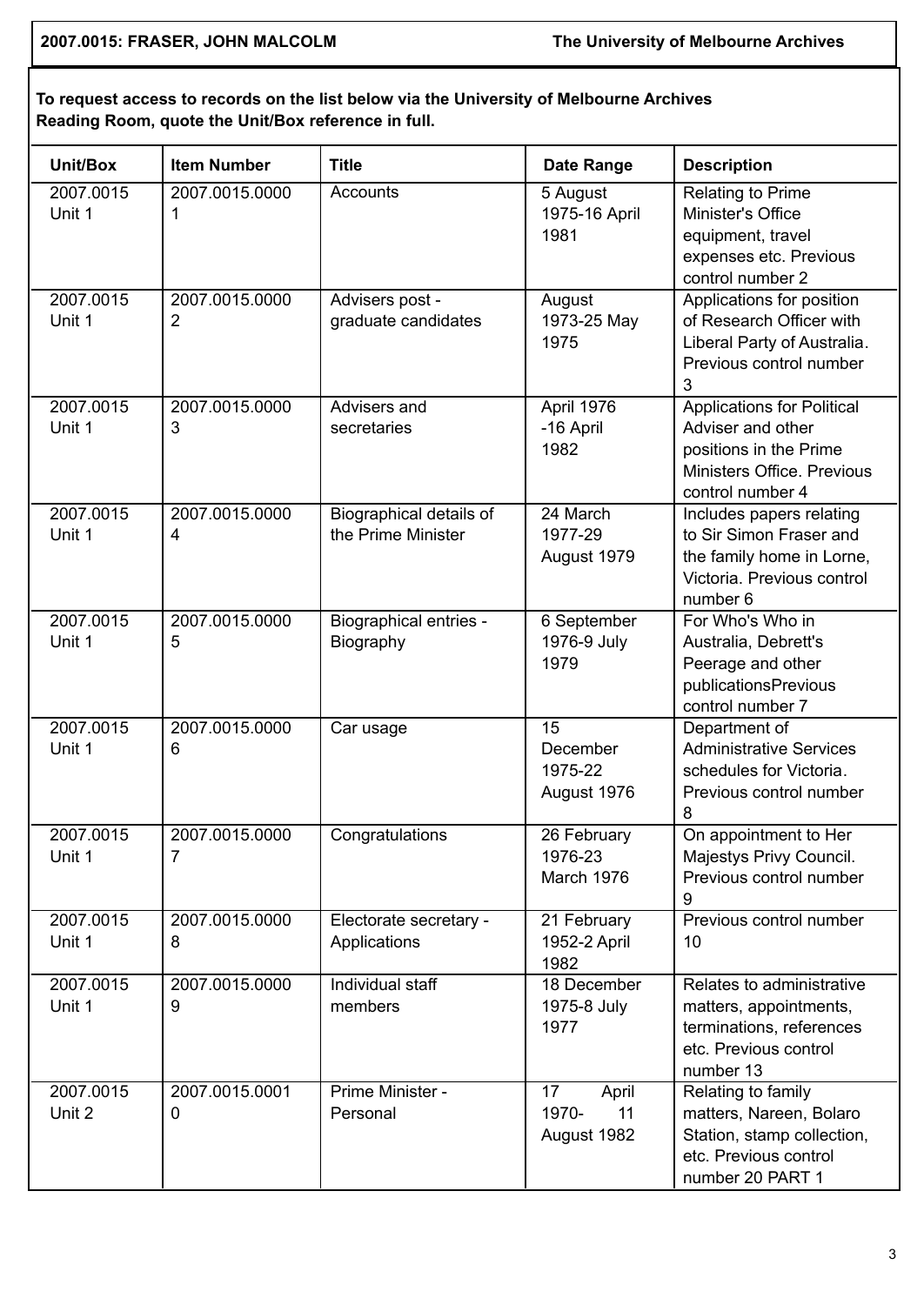| 2007.0015: FRASER, JOHN MALCOLM |                     | The University of Melbourne Archives                                                          |                                            |                                                                                                                                                                                                                                                                                                                                                                                                                                                                                                                      |
|---------------------------------|---------------------|-----------------------------------------------------------------------------------------------|--------------------------------------------|----------------------------------------------------------------------------------------------------------------------------------------------------------------------------------------------------------------------------------------------------------------------------------------------------------------------------------------------------------------------------------------------------------------------------------------------------------------------------------------------------------------------|
| Unit/Box                        | <b>Item Number</b>  | <b>Title</b>                                                                                  | <b>Date Range</b>                          | <b>Description</b>                                                                                                                                                                                                                                                                                                                                                                                                                                                                                                   |
| 2007.0015<br>Unit 2             | 2007.0015.0001<br>1 | Prime Minister -<br>Personal                                                                  | 28 November<br>1975-20<br>November<br>1978 | Relating to administrative<br>arrangements, overseas<br>visit by Mrs Neville Fraser<br>(mother), Woolwonga<br>fishing expedition (R J<br>Wright v J M Fraser court<br>case, Northern Territory).<br>Previous control number<br><b>20 PART 2</b>                                                                                                                                                                                                                                                                      |
| 2007.0015<br>Unit 2             | 2007.0015.0001<br>2 | Prime Minister -<br>Personal                                                                  | 31 January<br>1979-25<br>February 1982     | Relating to official portrait<br>by Brian Westwood,<br><b>Rural Finance</b><br><b>Commission of Victoria</b><br>loans, legal action<br>against John Fairfax and<br>Sons Pty Ltd concerning<br>1975 election<br>advertisement, Magdalen<br>College (Oxford)<br>Development Trust,<br>includes briefing notes on<br>Duesbury, Johnston and<br>Marks (accountants),<br>transcript of Burt Newton<br>interview with Mrs Tamie<br>Fraser on Radio 3UZ<br>(September 1981).<br>Previous control number<br><b>20 PART 3</b> |
| 2007.0015<br>Unit 2             | 2007.0015.0001<br>3 | References - Former<br>staff                                                                  | 27 January<br>1976-6 March<br>1979         | Miss I Baker - Miss S<br>Law-Smith, includes<br>other administrative<br>papers. Previous control<br>number 21 PART 1                                                                                                                                                                                                                                                                                                                                                                                                 |
| 2007.0015<br>Unit 2             | 2007.0015.0001<br>4 | References - Former<br>staff                                                                  | 5 December<br>1980-27<br>March 1980        | Miss S Mannering - J<br>Wilson, includes other<br>adminstrative papers.<br>Previous control number<br><b>21 PART 2</b>                                                                                                                                                                                                                                                                                                                                                                                               |
| 2007.0015<br>Unit 2             | 2007.0015.0001<br>5 | Research<br><b>Administrative Officer</b><br>- Applications                                   | 10<br>July<br>1975<br>$-25$<br>August 1975 | Previous control number<br>22                                                                                                                                                                                                                                                                                                                                                                                                                                                                                        |
| 2007.0015<br>Unit 3             | 2007.0015.0001<br>6 | Secretary, Prime<br>Ministers Office -<br><b>Applications AD</b><br>(JanuaryFebruary<br>1983) | 2 October<br>1970-4<br>February 1983       | Previous control number<br><b>25 PART 1</b>                                                                                                                                                                                                                                                                                                                                                                                                                                                                          |
| 2007.0015<br>Unit 3             | 2007.0015.0001<br>7 | Secretary, Prime<br>Ministers Office -<br><b>Applications EL</b><br>(JanuaryFebruary<br>1983) | 18 June 1971<br>-9 February<br>1983        | Previous control number<br><b>25 PART 2</b>                                                                                                                                                                                                                                                                                                                                                                                                                                                                          |